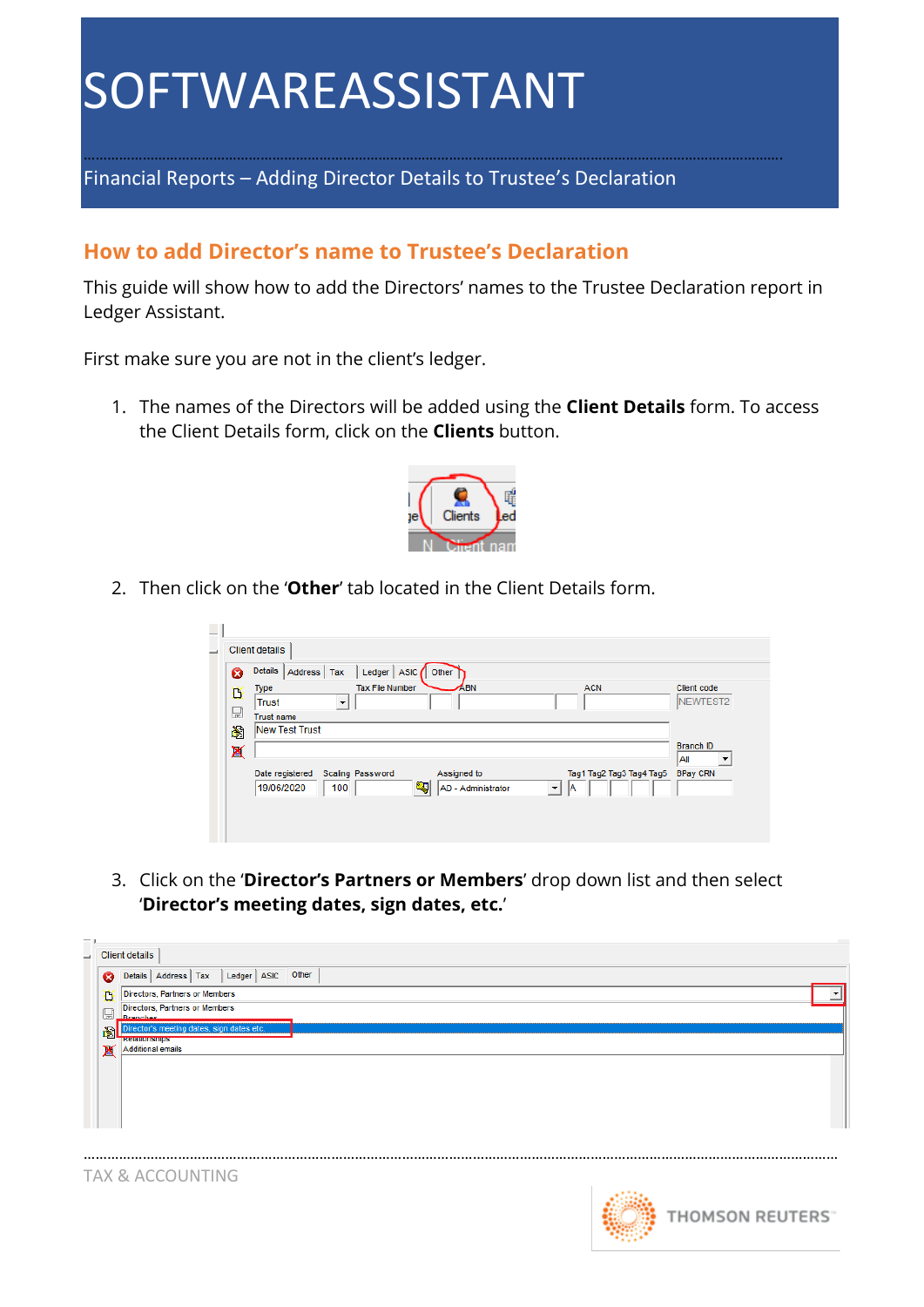……………………………………………………………………………………………………………………………………………………………. Financial Reports – Adding Director Details to Trustee's Declaration

4. Click on the […] located in the Tag column and then select 'TCDir1 – Director of trustee company' and then click on the tick.



5. Then enter the Director's name in the **Value** column.



…………………………………………………………………………………………………………………………………………………………………………

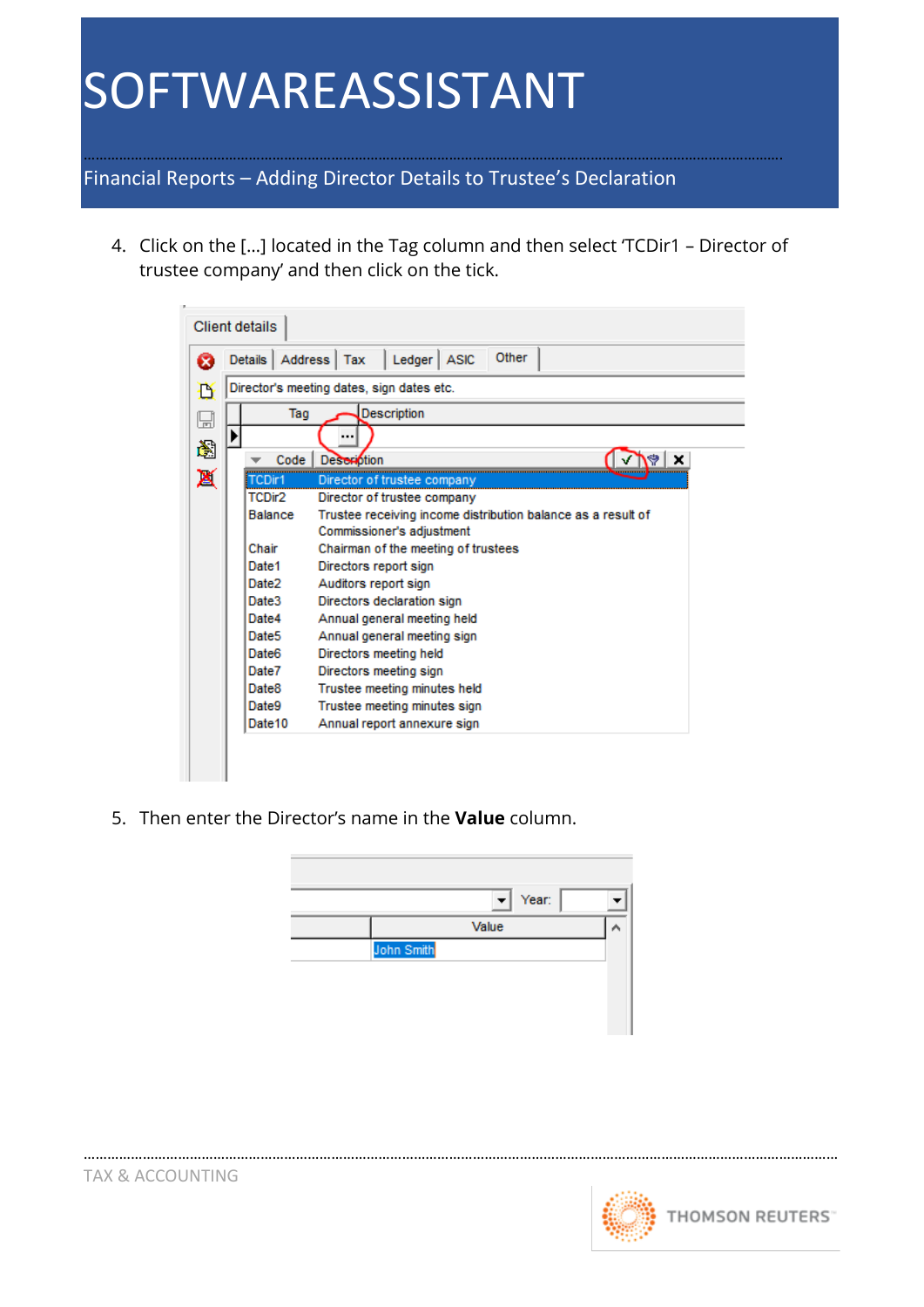……………………………………………………………………………………………………………………………………………………………. Financial Reports – Adding Director Details to Trustee's Declaration

6. Repeat Steps 4 and 5 if there are more than 1 director.

|                                           | Other<br>Details   Address   Tax<br>$L$ edger $A$ SIC |                                  |            |                     |  |  |  |  |  |
|-------------------------------------------|-------------------------------------------------------|----------------------------------|------------|---------------------|--|--|--|--|--|
| Director's meeting dates, sign dates etc. |                                                       |                                  |            |                     |  |  |  |  |  |
|                                           | Tag                                                   | <b>Description</b>               | Value      |                     |  |  |  |  |  |
|                                           | TCDIR1                                                | Director of trustee company      | John Smith |                     |  |  |  |  |  |
|                                           | TCDir2                                                | Director of trustee company      | Jane Smith |                     |  |  |  |  |  |
|                                           |                                                       |                                  |            |                     |  |  |  |  |  |
|                                           |                                                       |                                  |            |                     |  |  |  |  |  |
|                                           |                                                       |                                  |            |                     |  |  |  |  |  |
|                                           |                                                       |                                  |            |                     |  |  |  |  |  |
|                                           |                                                       |                                  |            |                     |  |  |  |  |  |
|                                           |                                                       | <b>Client details</b><br>$\star$ |            | $\vert \cdot \vert$ |  |  |  |  |  |

7. Then go into the client's ledger and select **Financial report** on the left hand side.



8. Then select the **Director's declaration** report and click **OK**.



…………………………………………………………………………………………………………………………………………………………………………